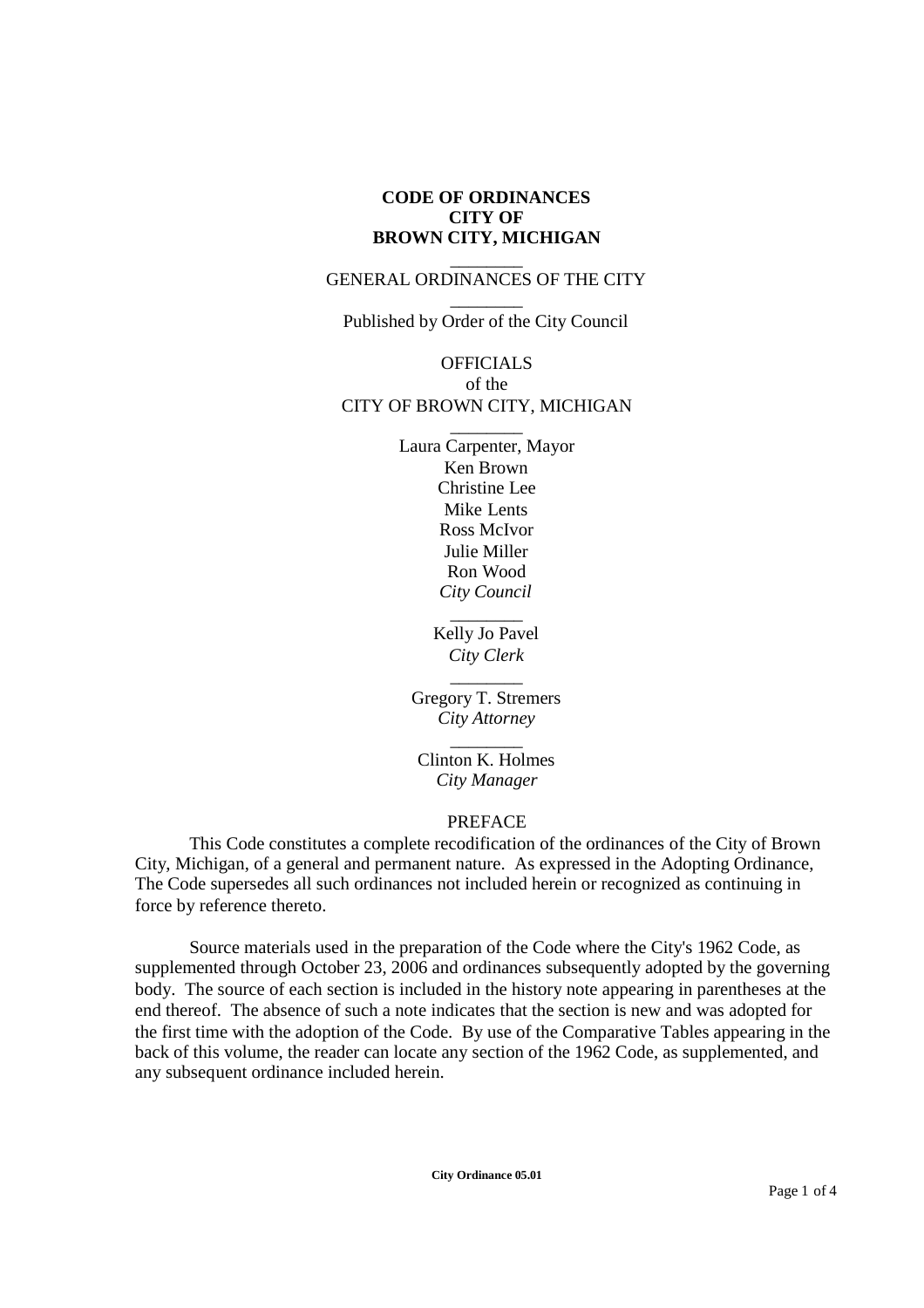Under this system each section is identified with its Title (chapter) and, at the same time, new sections or even whole chapters can be inserted in their proper places, simply by using the decimal system for amendments. By way of illustration: If new material consisting of three sections that would logically come between Sections 30-01 and 30-02 is desired to be added, such new sections would be numbered 30-01.1, 30-01.2 and 30-01.3, respectively. New chapters may be included in the same manner. If the new material is to be included between Title XIII and XV it will be designated as Title 13.5. Care should be taken that the alphabetical arrangement of chapters is maintained when including new chapters. New sections may be included in the same way or, may be placed at the end of the chapter embracing the subject.

### *Index*

The index of the Code has been prepared with the greatest of care. Each particular item has been placed under several headings, some of the headings being couched in lay phraseology, others in legal terminology, and still others in language generally used by municipal officials and employees. There are numerous cross references within the index itself which stand as guideposts to direct the user to the particular item in which he is interested.

## *Looseleaf Supplements*

A special feature of this Code is the looseleaf system of binding and supplemental service, by which the Code will be kept up-to-date periodically. Upon the final passage of amendatory ordinances, they will be properly edited and the page or pages affected will be reprinted. These new pages will be distributed to the holders of the Code with instructions for the manner of inserting the new pages and deleting the obsolete pages. Each such amendment, when incorporated into the Code, may be cited as a part thereof, as provided in Section 5 of the Adopting Ordinance.

The successful maintenance of this Code up-to-date at all times will depend largely upon the holder of the volume. As revised sheets are received it will then become the responsibility of the holder to have the amendments inserted according to the attached instructions. It is strongly recommended by the publishers that all such amendments be inserted immediately upon receipt to avoid misplacing them and, in addition, that all deleted pages be saved and filed for historical reference purposes.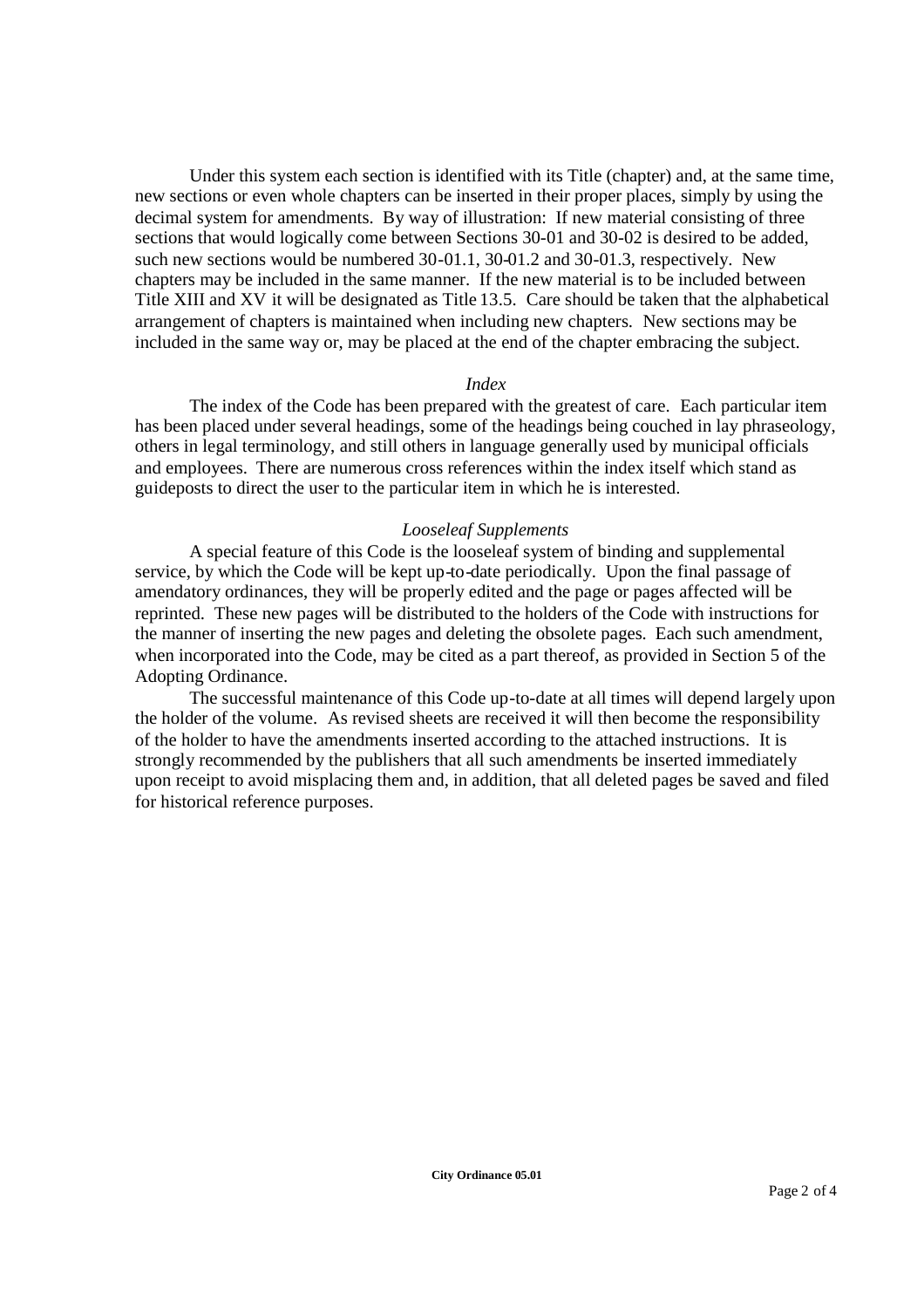*An Ordinance Adopting and Enacting a New Code of Ordinances for the City of Brown City; Establishing the Same; Providing for the Repeal of Certain Ordinances Not Included Therein; Providing for the Manner of Amending Such Code; and Providing When Such Code and This Ordinance Shall Become Effective, which new Ordinance shall be known as Section 05.01 of Title I, Chapter 05.*

The City of Brown City hereby ordains:

- **Section 05.01** Brown City, Michigan Code of Ordinances.
- **Section 05.01.1** The Code of Ordinances, consisting of Titles I –XV and the Table of Special Ordinances, each inclusive, is hereby adopted and enacted as the "The Brown City, Michigan Code of the Ordinances" which Code shall supersede all general and permanent ordinances of the city adopted on or before August 14, 2006, to the extent provided in Section 2 hereof.
- **Section 05.01.2** All provisions of such Code shall be in full force and effect from and after the adoption and passage of this ordinance and all conflicting provisions of ordinances of a general and permanent nature enacted on final passage on or before January 22, 2007, and not included in such Code or recognized and continued in force by reference therein are hereby repealed from after the effective date of such Code.
- **Section 05.01.3** The repeal provided for in Section 2 hereof shall not be construed to revive any ordinance or part thereof that has been repealed by a subsequent ordinance which is repealed by this ordinance.
- **Section 05.01.4** Any person convicted of a violation of such Code shall be punished as prescribed in Section 10.99 hereof, or as provided in any other applicable section of such Code.
- **Section 05.01.5** Any and all additions and amendments to such Code, when passed in such form as to indicate the intention of the City to make the same a part of such Code, shall be deemed to be incorporated in such Code, so that reference to such Code shall be understood and intended to include such additions and amendments.
- **Section 05.01.6** In case of the amendment of any section of such Code for which a penalty is not provided, the general penalty as provided in section 10.99 of such Code shall apply to the section as amended, or in case such amendment contains provisions for which a penalty, other than the aforementioned general penalty is provided in another section in the same chapter, the penalty so provided in such other section shall be held to relate to the section so amended, unless such penalty is specifically repealed therein.